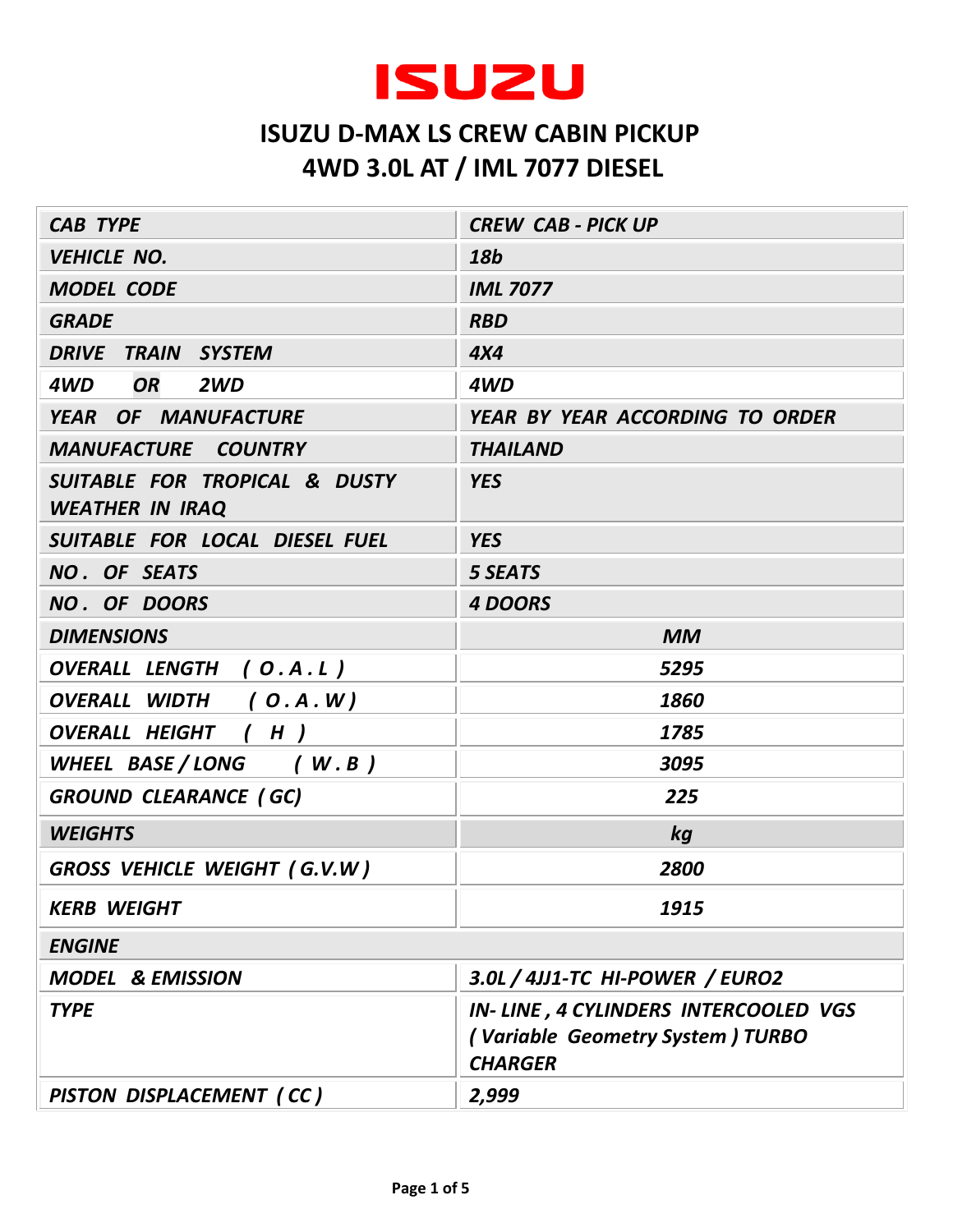

| <b>BORE X STROKE (MM)</b>           | 95.4 X 104.9                                                                                       |  |
|-------------------------------------|----------------------------------------------------------------------------------------------------|--|
| <b>COMPRESSION RATIO</b>            | 17.3:1                                                                                             |  |
| MAX. POWER / SPEED KW(PS)/R.P.M     | 120(163) / 3200                                                                                    |  |
| MAX. TORQUE / SPEED N.M(kg) / R.P.M | 380(38.7) / 1800-2200                                                                              |  |
| <b>FUEL SYSTEM</b>                  | <b>Direct Injection, Common-rail, Electronic</b><br><b>Controlled Fuel Injection Pump</b>          |  |
| <b>TRANSMISSION</b>                 |                                                                                                    |  |
| <b>TYPE</b>                         | AISIN (TB-50LS) / 5 SPEED-AT                                                                       |  |
| TYRES & WHEELS                      |                                                                                                    |  |
| <b>TIRE SIZE</b>                    | 255/60R18                                                                                          |  |
| <b>WHEELS</b>                       | 18"X 7.0J -33 ALUMINUM                                                                             |  |
| SPARE TIRE SAME AS OTHER TIRES      | FULL SIZE TIRE ALUMINUM WHEEL                                                                      |  |
| <b>SUSPENSION SYSTEM</b>            |                                                                                                    |  |
| <b>FRONT</b>                        | INDEPENDENT, DOUBLE WISHBONE, COIL<br>SPRINGS WITH STABILIZER BAR AND GAS<br><b>SHOCK ABSORBER</b> |  |
| <b>REAR</b>                         | <b>LEAF SPRING WITH GAS SHOCK ABSORBER</b><br>(REAR OVER SLUNG)                                    |  |
| <b>BRAKE SYSTEM</b>                 |                                                                                                    |  |
| <b>FRONT</b>                        | <b>VENTILATED DISC</b>                                                                             |  |
| <b>REAR</b>                         | <b>LEADING AND TRAILING DRUMS</b>                                                                  |  |
| <b>ABS</b>                          | ABS WITH EBD / BRAKE ASSIST                                                                        |  |
| STEERING SYSTEM                     |                                                                                                    |  |
| <b>TYPE</b>                         | <b>POWER STEERING With Variable Capacity</b><br>Pump                                               |  |
| <b>INTERIOR EQUIPMENTS</b>          |                                                                                                    |  |
| AIR CONDITION (COOLING & HEATER)    | <b>AUTO</b>                                                                                        |  |
| <b>HVAC CONTROL</b>                 | <b>1-DIAL SWITCH</b>                                                                               |  |
| GAUGES (WATER TEMPERATURE, FUEL     | <b>ELECTROLUMINESCENT METER</b>                                                                    |  |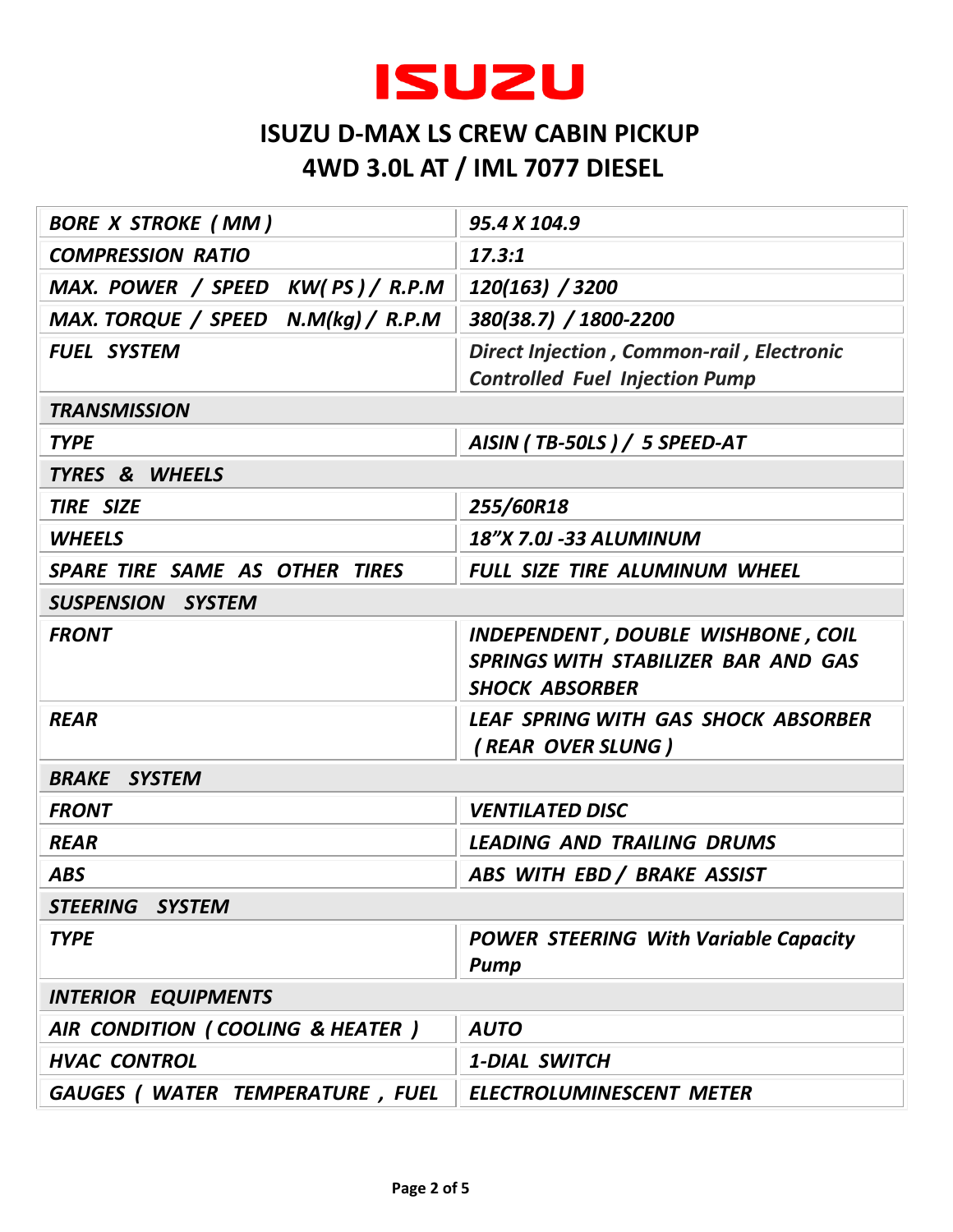

| , SPEEDOMETER, R.P.M.             |                                                                                             |
|-----------------------------------|---------------------------------------------------------------------------------------------|
| <b>WINDOWS (FRONT &amp; REAR)</b> | POWER WITH AUTO DOWN FOR DRIVER<br><b>SIDE</b>                                              |
| <b>DOOR</b>                       | POWER WITH SPEED SENSING AUTOMATIC<br><b>DOOR LOCK WHEN SRS ACTIVE</b>                      |
| <b>KEYLESS ENTRY</b>              | WITH BCM (BODY CONTROL MODULE)                                                              |
| <b>AT-SHIFT KNOB</b>              | <b>URETHANE + DECORATION PLATE</b>                                                          |
| <b>SEAT HEAD REST</b>             | <b>REAR OUTSIDE + CENTER</b>                                                                |
| <b>SEATS (FRONT &amp; REAR)</b>   | <b>CLOTH HIGH - GRADE (with manual height</b><br>control driver)                            |
| <b>SEAT BELTS</b>                 | <b>FRONT: PRE TENSIONER WITH LOAD</b><br><b>LIMITER</b><br><b>REAR : (OUTSIDE + CENTER)</b> |
| <b>FRONT DOOR TRIM</b>            | <b>WITH</b>                                                                                 |
| <b>SUN VISOR</b>                  | <b>DRIVER + PASSENGER</b>                                                                   |
| <b>ASSIST GRIP</b>                | <b>A-PILLAR</b>                                                                             |
| <b>AUDIO SYSTEM</b>               | RADIO AM/FM, CD/MP3/AUX audio unit with<br><b>BLUETOOTH, PHONE CONNECTIVITY</b>             |
| <b>AUDIO SPEAKERS</b>             | 6-SPEAKERS (Front Door + Rear Door +<br>Tweeter)                                            |
| <b>ANTENNA</b>                    | <b>CENTER ROOF MOUNT</b>                                                                    |
| <b>ASH TRAY</b>                   | <b>CUP HOLDER TYPE IN FLOOR CONSOLE</b>                                                     |
| <b>CIGARETTE LIGHTER</b>          | <b>WITH</b>                                                                                 |
| <b>GLOOVE BOX</b>                 | <b>WITH IGNITION KEY LOCK</b>                                                               |
| <b>STEERING WHEEL</b>             | LEATHER WRAPPED / 3-SPOKE WITH<br><b>STEERING SWITCH</b>                                    |
| <b>REAR DEFOGGER</b>              | <b>WITH</b>                                                                                 |
| <b>IGNITION KEY</b>               | W/O IMMOBILIZER / KEYLESS                                                                   |
| AIR BAG (SRS)                     | <b>DUAL ( DRIVER + PASSENGER )</b>                                                          |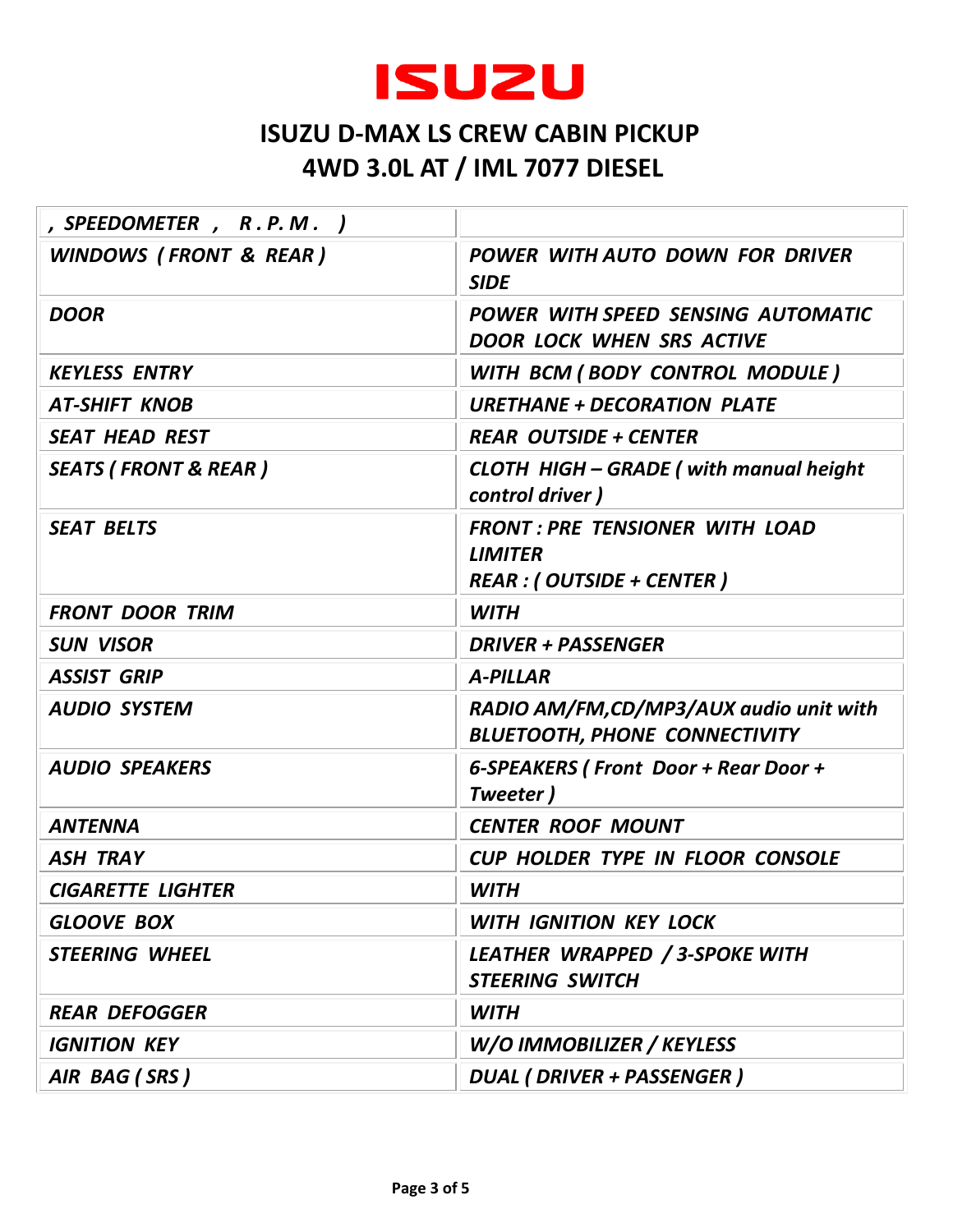

| ELECTRONIC STABILITY CONTROL (ESC)                                       | <b>WITH</b>                                                        |  |
|--------------------------------------------------------------------------|--------------------------------------------------------------------|--|
| TRACTION CONTROL SYSTEM (TCS)                                            | <b>WITH</b>                                                        |  |
| HILL START ASSIST (HSA)                                                  | <b>WITH</b>                                                        |  |
| HILL DESCENT CONTROL (HDC)                                               | <b>WITH</b>                                                        |  |
| <b>BRAKE OVER DRIVE SYSTEM (BOS)</b>                                     | <b>WITH</b>                                                        |  |
| <b>TIRE PRESSURE MONITORING SYSTEM</b><br>(TPMS)                         | <b>WITH</b>                                                        |  |
| AUDIO CONTROL, CRUISE CONTROL,<br><b>ENTERTAINMENT ON STEERING WHEEL</b> | <b>WITH</b>                                                        |  |
| <b>INSIDE REAR VIEW MIRROR</b>                                           | <b>DAY + NIGHT</b>                                                 |  |
| <b>SPEED LIMITER</b>                                                     | 180km/hr                                                           |  |
| <b>EXTEIROR EQUIPMENTS</b>                                               |                                                                    |  |
| <b>HEAD LAMPS</b>                                                        | <b>PROJECTOR</b>                                                   |  |
| <b>HIGH MOUNT STOP LAMP</b>                                              | <b>WITHOUT CARGO LAMP</b>                                          |  |
| DAY TIME RUNNING LIGHTS (DRL)                                            | <b>WITH</b>                                                        |  |
| <b>REAR COMBINATION LAMP</b>                                             | <b>LED</b>                                                         |  |
| <b>POWER DOOR LOCK</b>                                                   | <b>WITH AUTOMATIC LOCK</b>                                         |  |
| <b>HORN</b>                                                              | <b>SINGLE</b>                                                      |  |
| <b>BATTERY</b>                                                           | 80D26L                                                             |  |
| <b>FOG LAMPS</b>                                                         | <b>FRONT &amp; REAR</b>                                            |  |
| <b>FRONT WIPER</b>                                                       | WITH VARIABLE INTERMITTENT                                         |  |
| <b>SIDE VIEW MIRROR</b>                                                  | <b>CHROME</b> (with power adjustable)                              |  |
| <b>BUMPER</b>                                                            | <b>FRONT: BODY COLOR</b><br><b>REAR: CHROME PLATING</b>            |  |
| <b>CARGO BOX</b>                                                         | <b>INNER HOOK</b>                                                  |  |
| <b>GLASS</b>                                                             | <b>GREEN TINT WITH SUN SHADE PAINT</b><br><b>BETWEEN SUNVISORS</b> |  |
| <b>DOOR HANDLE</b>                                                       | <b>CHROME PLATING</b>                                              |  |
| <b>CHILD LOCK</b>                                                        | <b>REAR DOOR FOR CREW CAB</b>                                      |  |